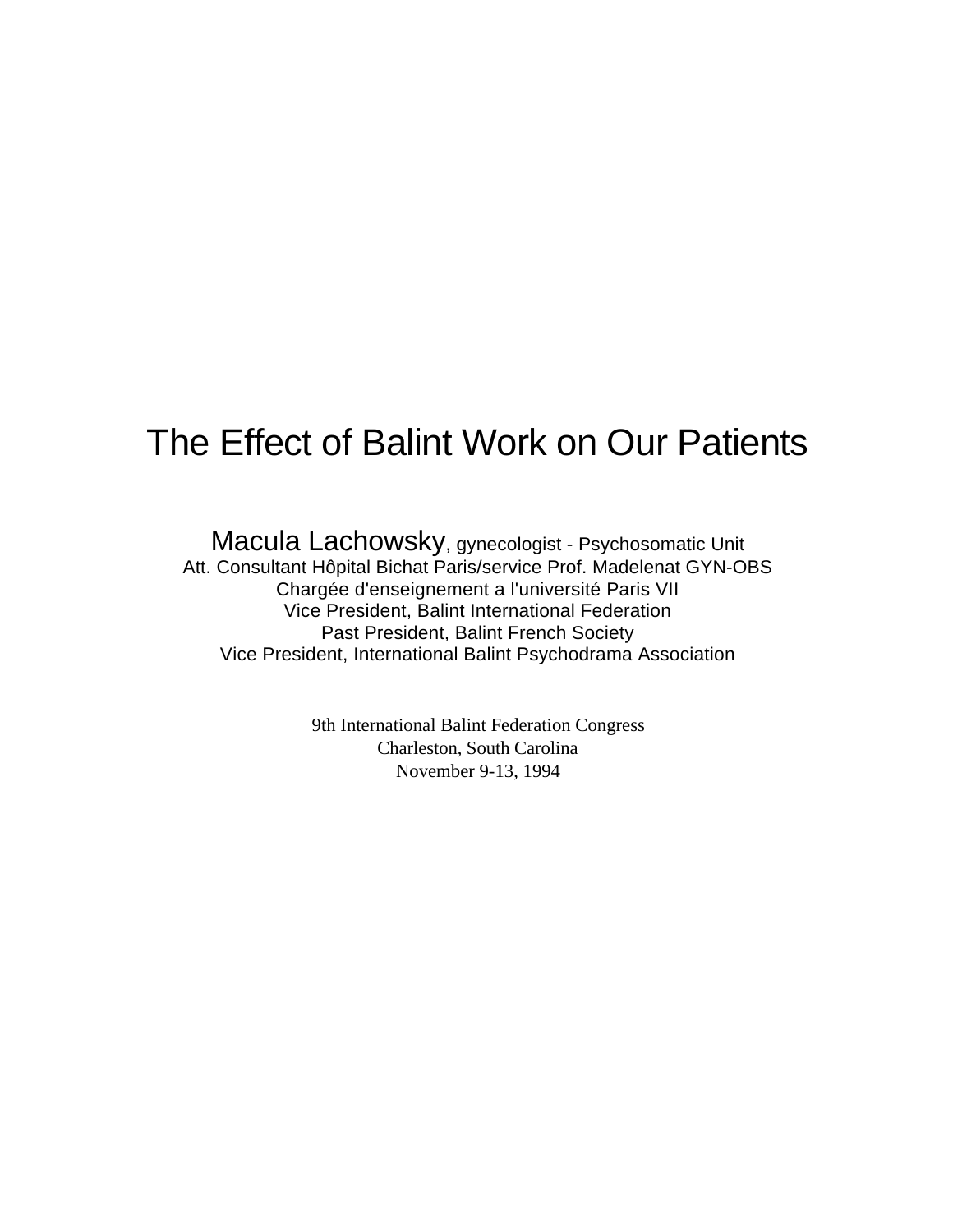## **The Effect of Balint Work on Our Patients, Macula Lachowsky** 1

I do not know what is harder, to be a doctor or to be a patient - of course you might say a doctor chose to be one, the patient as a rule did not choose to be one, or at least if so he doesn't know it. But they both need each other, in order to assert their specificity, and assume their roles. The one makes the other, they both depend on each other, and they may even confuse their places sometimes, playing games, from hide and seek to musical chairs, to the harsh drums of sick organs or to the fine tuning of soul-music.

Did not Balint himself encourage us to dance with our patients?

We all experienced those times where personal troubles make life difficult to cope with, and where we feel we cannot go through the motions nor do our everyday, doctor job. And suddenly, with the first patient of the day, we easily slip into our doctor-person, almost as we were to be healed before becoming the healer.

But why on earth did we decide to protect humanity from sickness and death? Why did we not only accept but chose such a tremendous responsibility? Did we really believe we could find ways and means to fight pain and suffering, did we think we could bear not to win those fights, did we feel we were capable of witnessing the death of a child, the decaying of mind and body? And if we wanted to be part of life's dramas and maybe even deflect some of life's arrows, how did we imagine we could survive boredom when things seem to be petrified from one consultation to another?

Well, let us be honest, it may not be easy but it can be extraordinary. And not only when we have been "good doctors", when we feel we made the right decisions and gave the good treatments, but even more when we did not do anything but simply were there at the right time and the exact place where the patient needed us. The problem, as Balint wrote, is to know when and how to prescribe ourselves. No book gives the formula, the exact dose at which the drug is to be given, but as with all drugs, too much for that person is too little for this one, and allergy as well as addiction way well occur. But pleasure is a potent drug and a happy doctor certainly is a bonus to most of his patients. The hermeneutic circulation is quite visible here, as we all know that part of that pleasure is also a gift from the patient to the doctor.

Some patients may need us, on the contrary, to vent their aggressivity, and not tolerate too much equanimity on our side. Our way of reacting to those solicitations is quite visible in Balint groups, and by accepting what we cannot change in ourselves and changing what we cannot accept in them, we do often arrive to a solution, at "majorem patient's gloriam."

It is of course much easier, and somewhat tempting for us to hide behind the screens and our other sophisticated tools rather than add to our own doubts and anxieties those of our patient. But we cannot, and we should not exclude the patient from what is happening in his or her body, or from what we are trying to do with and in that body. True, his or her representations of that body are quite different from ours, but what's the difference and does it really matter?

What he thinks and what he feels, his way of life and ideas about it, that is what really matters, that is food for our thoughts, of the same value as the body temperature or the blood pressure. It is only a question of time and timing, and it is also part of what Balint work does to help us help our patients.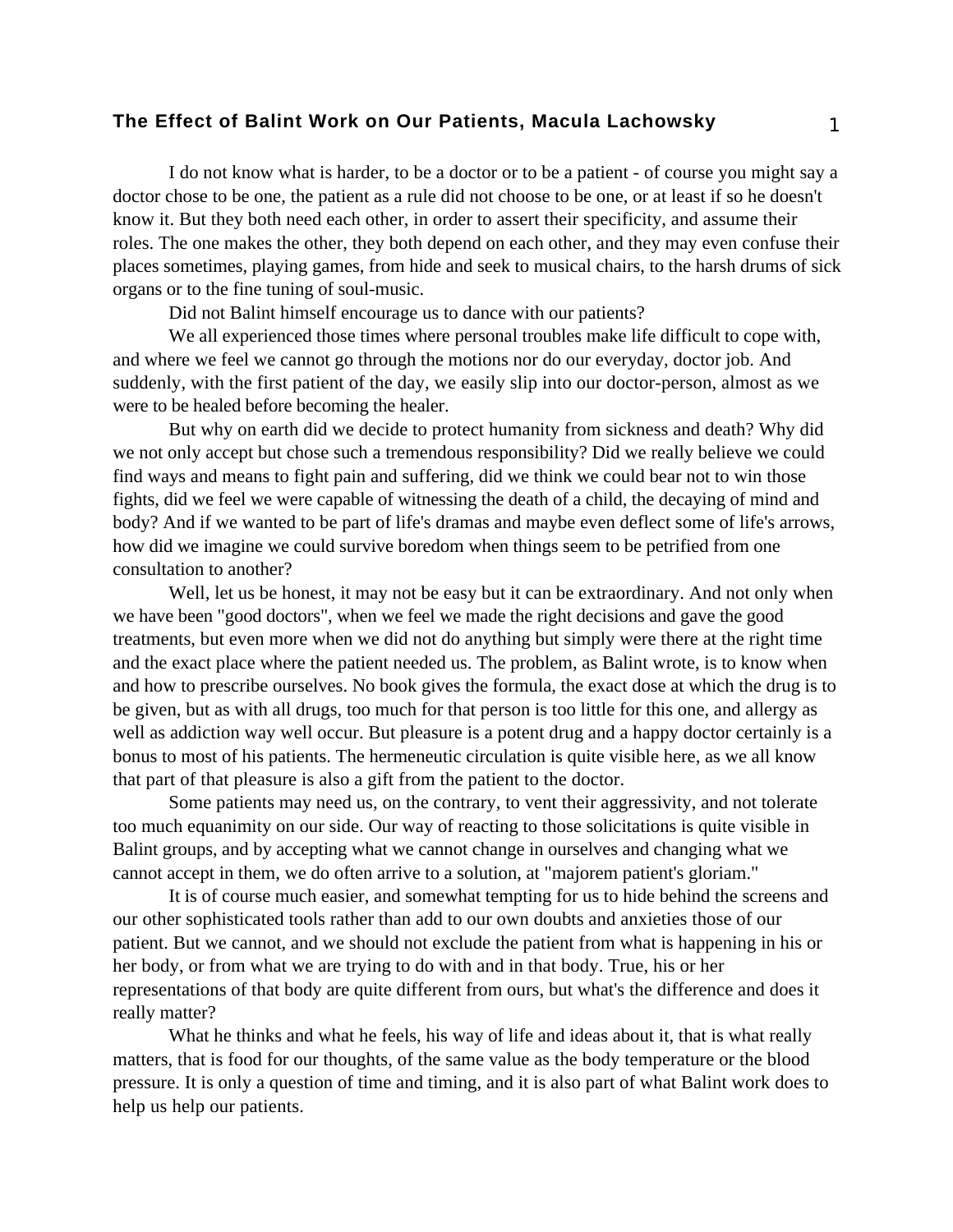## **The Effect of Balint Work on Our Patients, Macula Lachowsky** 2

Sickness and suffering are the object of our concern, the sick and suffering person is our partner, the subject of our concern. Although we are well aware we sometimes inflict discomfort, hurt and wounds - all for our patient's own good as we all know!- we must not fall into that modern trap: the opposition, the duality, between high-tech medicine and relational medicine, the one being totally alien to the other, thus creating the cleft into which our patient cannot but fall, a void which might suck him in if we did not pull him out and hold him, at least metaphorically in our Balint arms.

Our encounter is not a contest, it is the weaving of a complex tissue of emotions where both protagonists try to join forces against that third partner, the illness itself. Don't you think or rather have the feeling that Balint groups are - or could be - the laboratory where we can work on that astonishing chemistry, the patient doctor relationship, which is, or rather gives us, our daily bread?

It is through that double-bind that Balint-training brings more to the patient and not only to the doctor, it is that feed-back which is the R.N.A-messenger that patient's and doctor's cells alike recognize.

So how can we build that bridge, when we don't even know what length it should have, if it has to be of thick rope or of thin air? Maybe it is more of a line that we throw whenever we open our door and our ears - what about our heart? - to that person, long known or yet unknown, who paid a pound of flesh for the dubious privilege of becoming our patient. Because, let us face it, to become a patient one has to fall ill...

The patient-doctor relationship, like any interhuman relation, is made of what is said, what can be said and what cannot, of words and attitudes, but also of symptoms offered, accepted or refused, of exchange and barter. It is anything but static and monolithic, but one thing is never modified: we and we only have the right to unveil the other's body, to invade the other's mind, in a word, to have access to the other's innermost privacy. Exorbitant though it may be, that is what that famous medical power is about.

Such a potency, such a power, earned through teaching absorbed at the university, can if topped by Balint training, turn into a fairy's wand instead of enuring the risk of being a witch's needle. It can be turned into an asset, as well as a guarantee of quality. Naturally we are the doctors, we know we are the ones who always keep our clothes on, even put something else over them, an uniform or a protection, we are in an upright position, whereas the other is often lying down and half-naked.

Those images, those emotions, if we can recognize them, if we can feel their impact on both patient and doctor, then we can use them instead of ignoring them in our patient and hiding them from ourselves. We have been taught during our studies and trained in our contacts with the patient to wear a mask, our doctor-face, where real feelings should be blotted out and erased. Why should we not be allowed, or should we not allow ourselves, to share something as precious as joy or sorrow with our patient? What is the benefit of not showing we care, not as a mother or a sister, not as a grand-father or a best friend, but as a doctor, in our place, in our role, at the good distance. The distance where we, patient and doctor, hear each other well enough to learn from one another. That therapeutic distance is not always easy to find, and can vary for the same